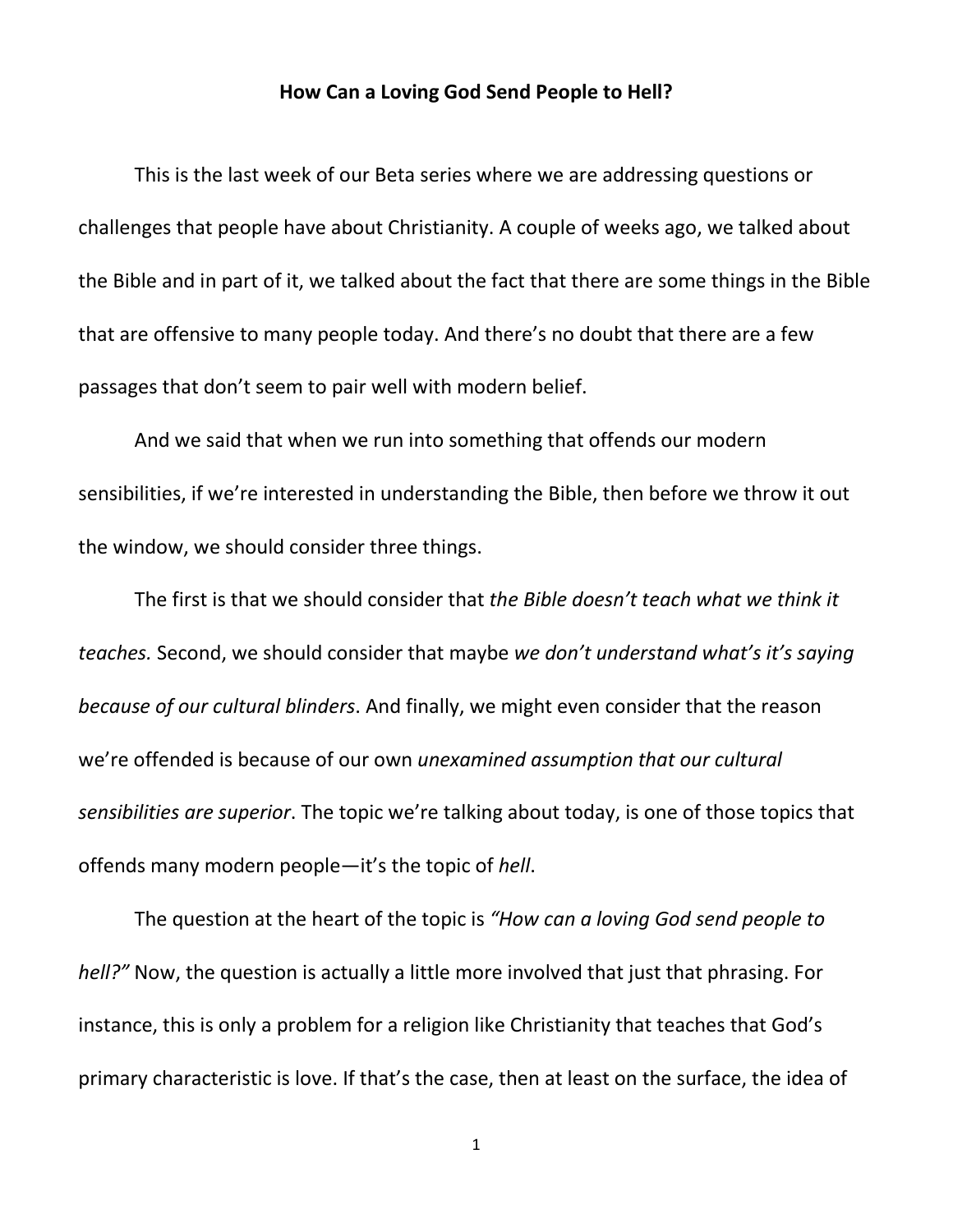hell seems to be inconsistent with the idea of a loving God. If God loves people so much, how could he torture people for all of eternity for living a bad life for 85 years or less?

And yet, the Bible very clearly teaches that God is a God of love and at the same time, it teaches about the reality of hell. Now, we might say, "Well, Jesus is the one who teaches about the *love* of God and it's the Old Testament and the Apostle Paul that threaten people with hell. The problem is, most of the statements in the Bible were spoken by Jesus. He says things like in Matthew 5, **"If your right eye causes you to stumble, gouge it out and throw it away. It is better for you to lose one part of your body than for your whole body to be thrown into hell." (29)**

In Matthew 10, he tells his disciples, **"do not be afraid of those who kill the body but cannot kill the soul. Rather, be afraid of the One who can destroy both soul and body in hell." (28)** Those are big threats!

This the same Jesus who said, **"God** *loved* **the world so much that he gave his one and only Son..." (John 3:16)** So, before we throw the Bible out the window, I want to apply some of these tests to the doctrine of hell and see if we can find hell plausible.

First, let's start with our cultural sensibilities. Now, it's tempting to say that we live in a culture that loves unconditional love. Most of us think about it that way. Even secular people—most of whom believe in God—would say that God is love. *"So, people say, we can't believe in hell because we like the kind of God who affirms everyone in everything*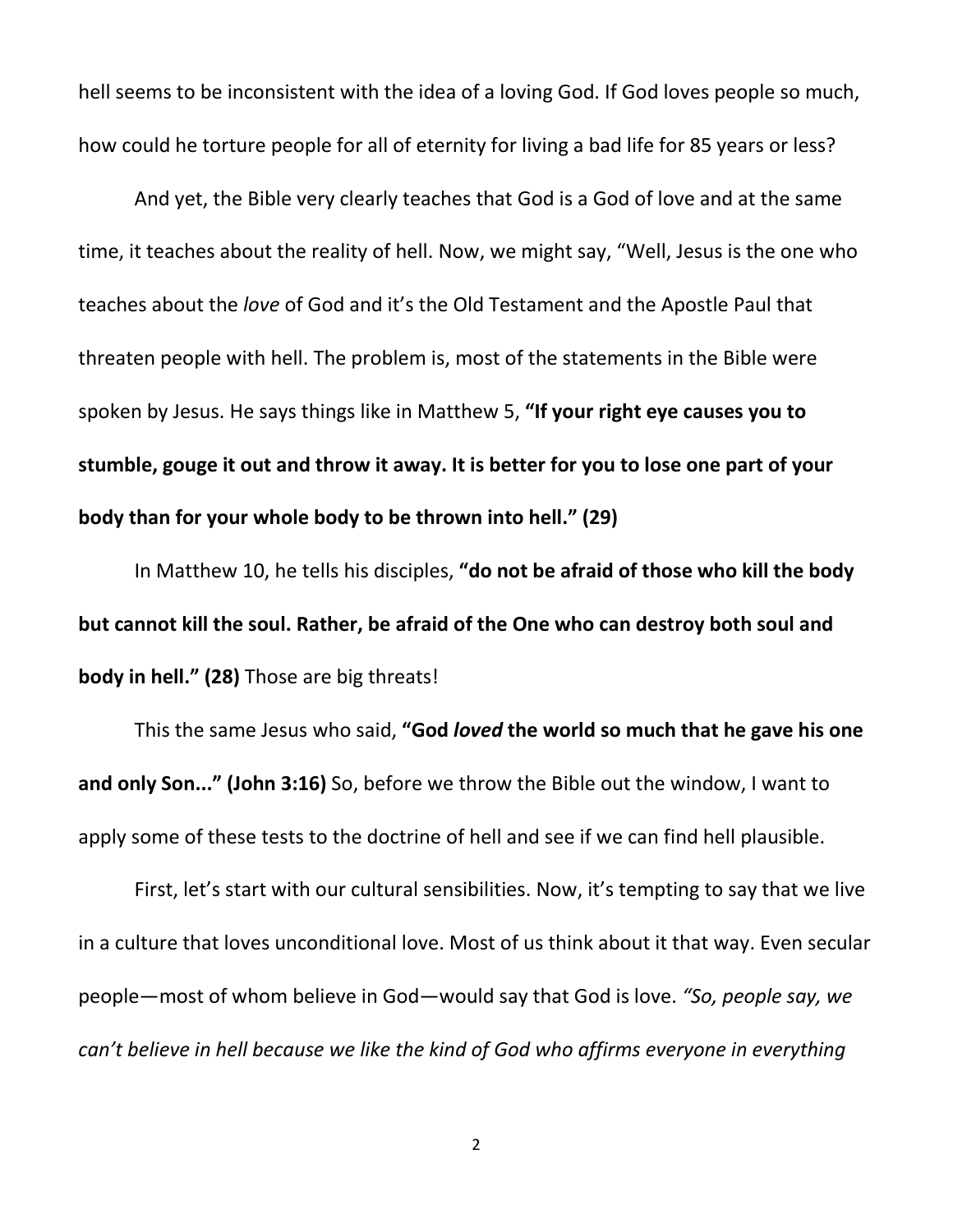*they do."* We're the society that invest the slogans, "Love wins," "Love is love," and "Love is all you need."

But we don't believe it. You see, if you take a close look at our society you'll find that we also believe very strongly in *justice*. Now, ultimately, what I want you to see is that justice and love aren't opposites, they go hand in hand. In fact, I would go so far as to say that *love without justice isn't loving and justice without love, isn't just.*

The other day, I saw this feature on the news. [Lynching Memorial video] The thought of a black man being lynched for drinking from a white drinking fountain has to be one of the most heart-breaking things we can imagine. What an awful time in our country's history. And yet for many of those precious people, justice never came—and it won't—at least not on earth.

Well, I don't think you can believe in a God of love that doesn't somehow make things right in the end. Karma doesn't get everyone and if you know anything about history, you'll know that justice isn't always done here on earth. So, if God is there and God is love, then justice must be done *after* this life, which is a pretty good case for something like heaven and hell.

But some people will say, "Well, belief in hell will ultimately lead people to take justice into their own hands." Belief in hell fuels hatred, violence and disdain for the people we deem bound for hell. That's the thought, anyway.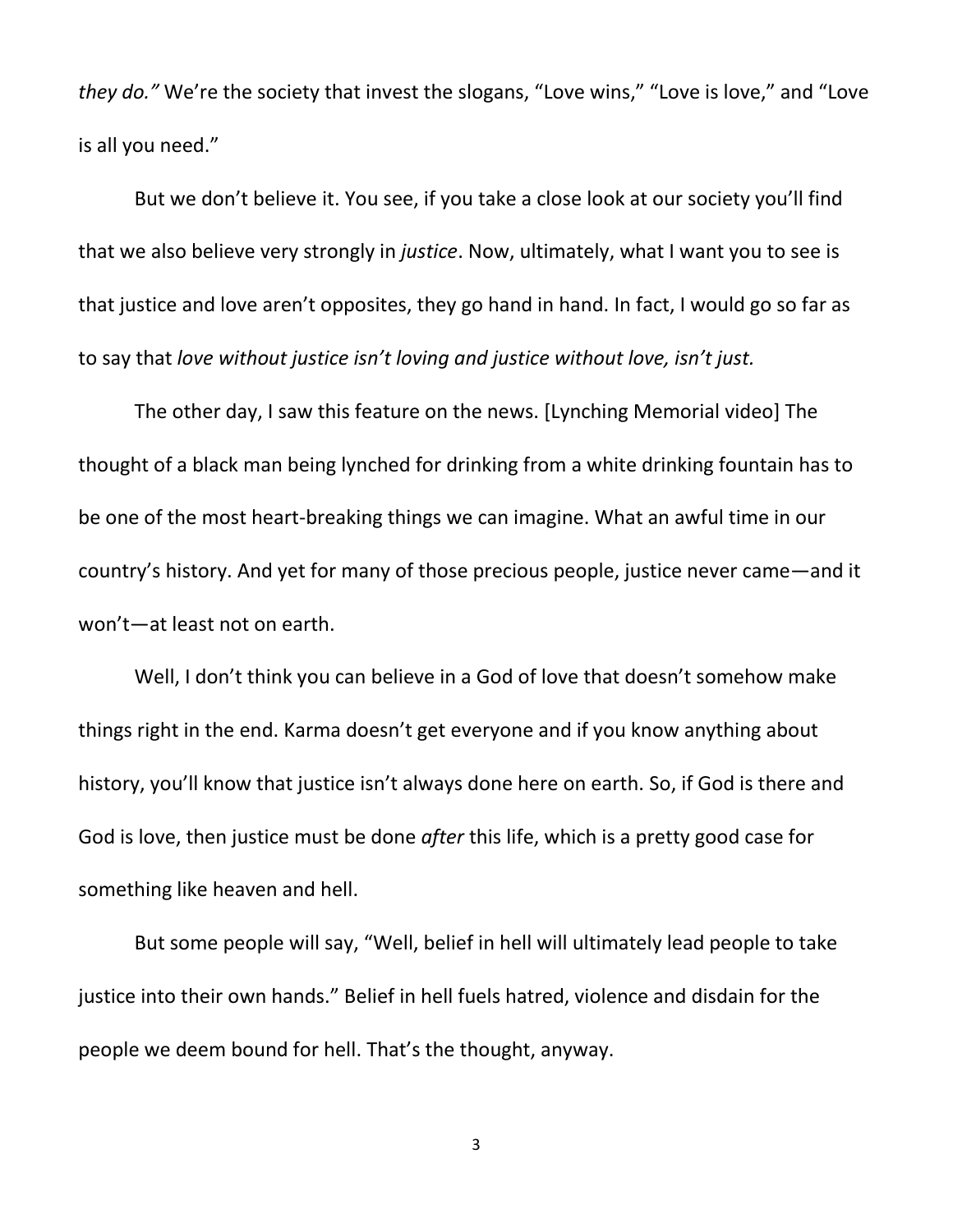Yale Theologian, Miroslav Volf says the opposite is true. Volf grew up as a Croatian in a tense Yugoslavia and knew first-hand the ethnic tensions between the Serbs and Croats that evolved into ethnic cleansing in the early 90's. He says he came to see that "an eye for an eye and tooth for tooth" wasn't workable because both sides can only see the wrongs from their own perspective and always believe the other side's sins are worse than theirs. That inevitably leads to escalating violence.

Volf says only belief in a God of justice will free us from taking vengeance. "*The only means of prohibiting all recourse to violence by ourselves is to insist that violence is legitimate only when it comes from God…it takes the quiet of a suburban home for the birth of the thesis that human non-violence [results from the belief in] God's refusal to judge. In a sun-scorched land, soaked in the blood of the innocent, it will invariably die."*

Earlier, we read Jesus' parable from Matthew 13 of the weeds among the wheat. When the servants saw the weeds, they asked their master if they should pull the weeds. And this was his reply, **"29'No…because while you are pulling the weeds, you may uproot the wheat with them. 30Let both grow together until the harvest. At that time I will tell the harvesters: First collect the weeds and tie them in bundles to be burned; then gather the wheat and bring it into my barn.'"**

Volf and Jesus are making the same point. The belief that God has the perfect perspective with which to judge allows us not to have to take on that role. In fact, the Bible forbids us from judging *precisely* because one day God *will* judge.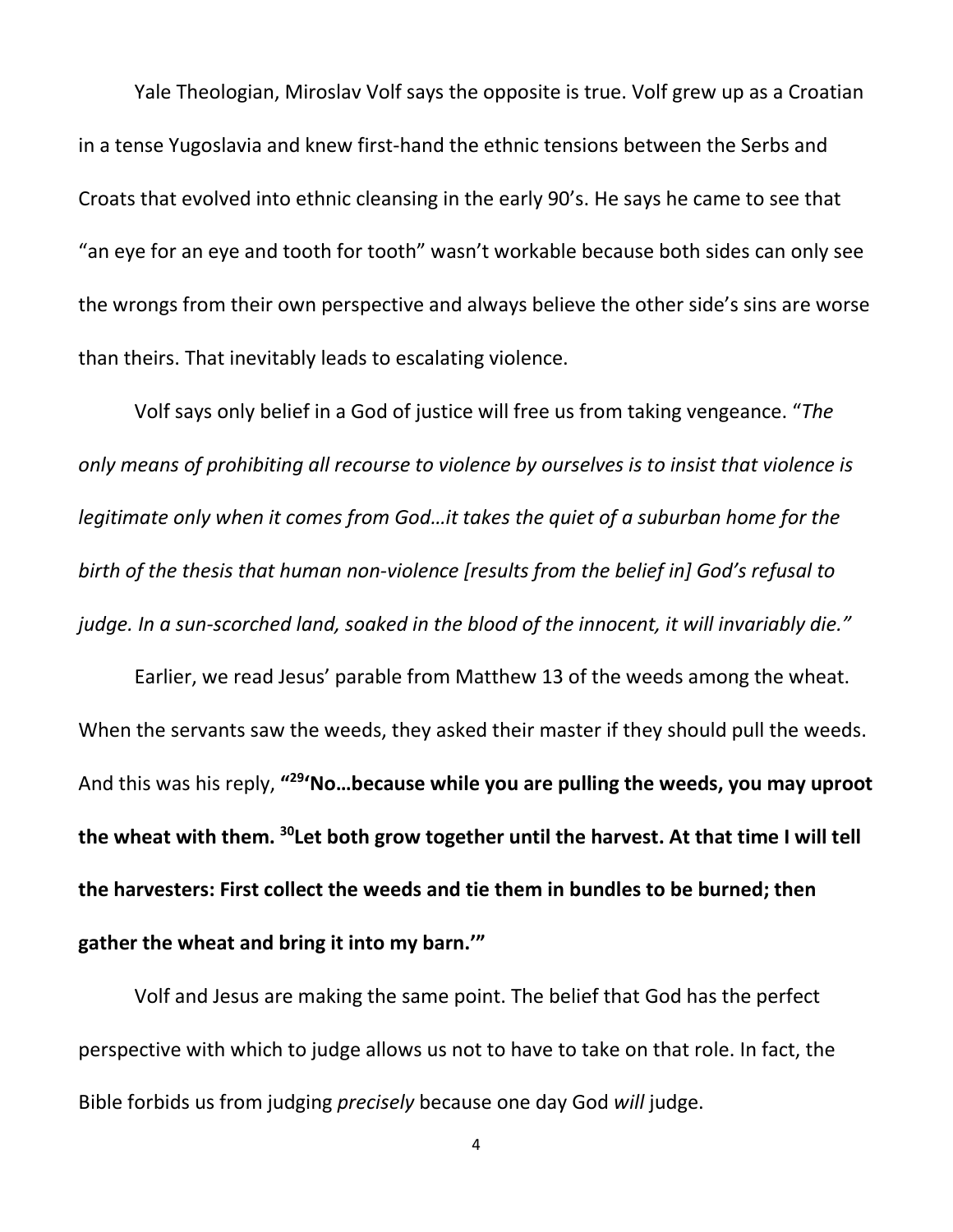That's why we read in Romans 12, **"17Do not repay anyone evil for evil. Be careful to do what is right in the eyes of everyone…19Do not take revenge, my dear friends, but leave room for God's wrath, for it is written: "It is mine to avenge; I will repay," says the Lord. 20 On the contrary: "If your enemy is hungry, feed him; if he is thirsty, give him something to drink. In doing this, you will heap burning coals on his head." <sup>21</sup> Do not be overcome by evil, but overcome evil with good."**

Even our best justice will be imperfect because our perspective is skewed. But our ability to resist escalating violence and our ability forgive rather than seek revenge *has* to be grounded in the belief that a God of perfect judgment will take of that.

Now, someone might say, *"OK, I get it. I'm at least open to the idea that divine judgement is good and maybe necessary. But I can't accept the idea of God torturing people in hell for eternity because of a short life here on earth."* This is the issue of proportionality—punishment must fit the crime. It's a valid point. So, let's shift gears and consider that *maybe the Bible doesn't say what we think it says.* 

First, let me start by saying that proportionality is a Biblical idea. For instance, the book of Exodus contains the Laws given to Moses for the Israelites. These were not just *religious* laws or *personal* guidelines, they were the laws of the nation. One example is Exodus 21, **"22"If people are fighting and hit a pregnant woman and she gives birth prematurely but there is no serious injury, the offender must be fined whatever the woman's husband demands and the court allows. 23But if there is serious injury, you are**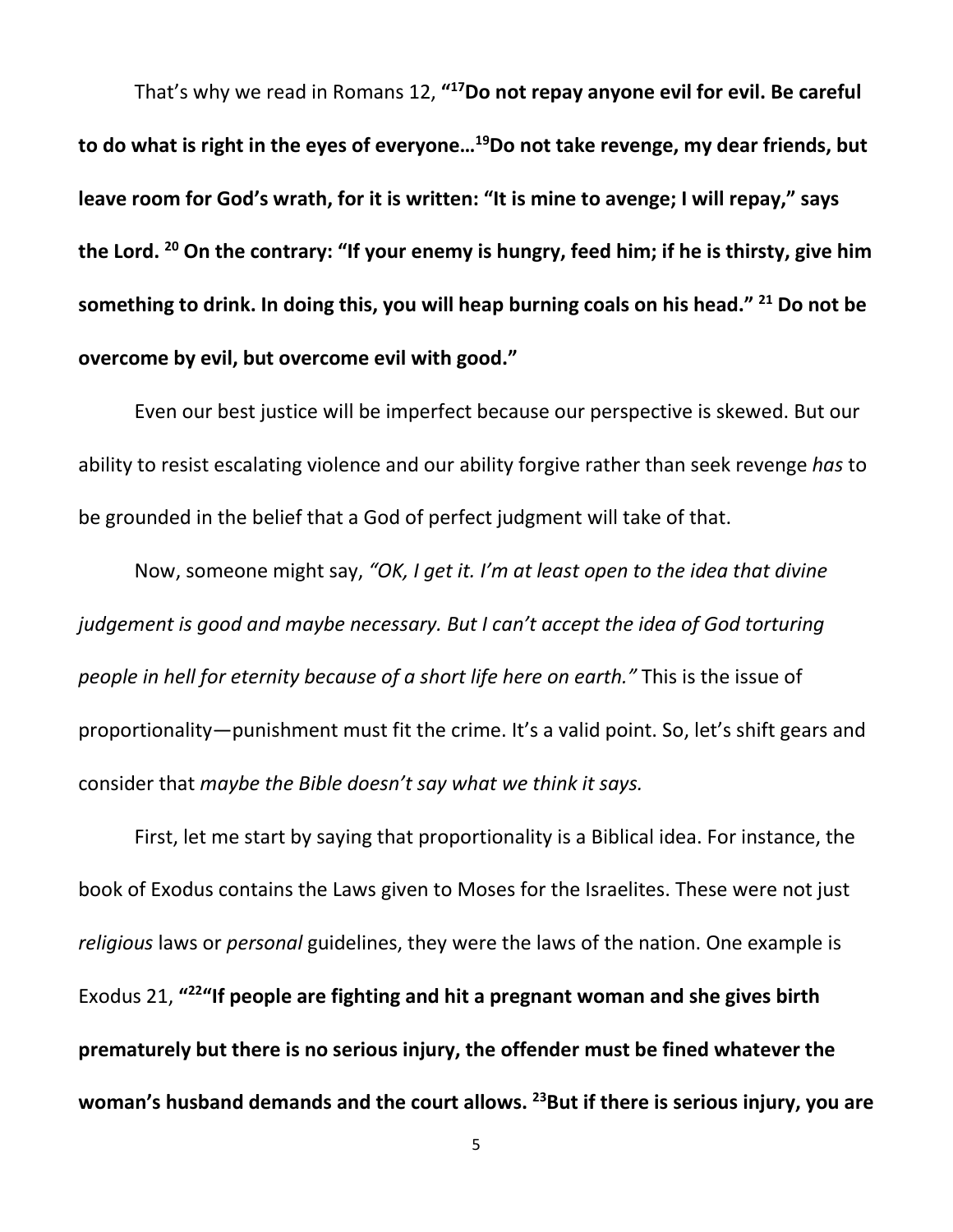**to take life for life, 24eye for eye, tooth for tooth, hand for hand, foot for foot, 25burn for burn, wound for wound, bruise for bruise."**

We look at this and today say this is barbaric. *You mean that if there's a fight and someone loses an eye, they were required to take the perpetrator's eye?* Actually, no. The law wasn't intended to *require* an eye for an eye it was intended to limit the punishment someone could exact.

Like we said, we humans aren't good at judging when we're even. Growing up we even had a saying, *"I don't get even, I get ahead!"* This is what fuels road rage—if someone drives too slow, I want to run them off the road. The human tendency is to escalate, so we need limits and that's what this Law was intended to do.

Now, why do I bring that up? Well, I bring it up to show you that this objection is a Biblical idea. Is it reasonable that God would exact an eternal punishment for temporal sins? If the Bible teaches proportional punishment, how does this work?

When people make this objection, they have in mind the view of hell we call Eternal Conscious Torment, which has been by far the most common view of hell throughout church history. And there are a couple of ways people who hold to this view answer this charge.

*The first is to say, "If God is God, he can do whatever he wants. So, if God deems it just to torture people for all of eternity for one short lifetime of sin, who am I to disagree?"* Ultimately, that's true. I am not God's judge and it would be arrogant for me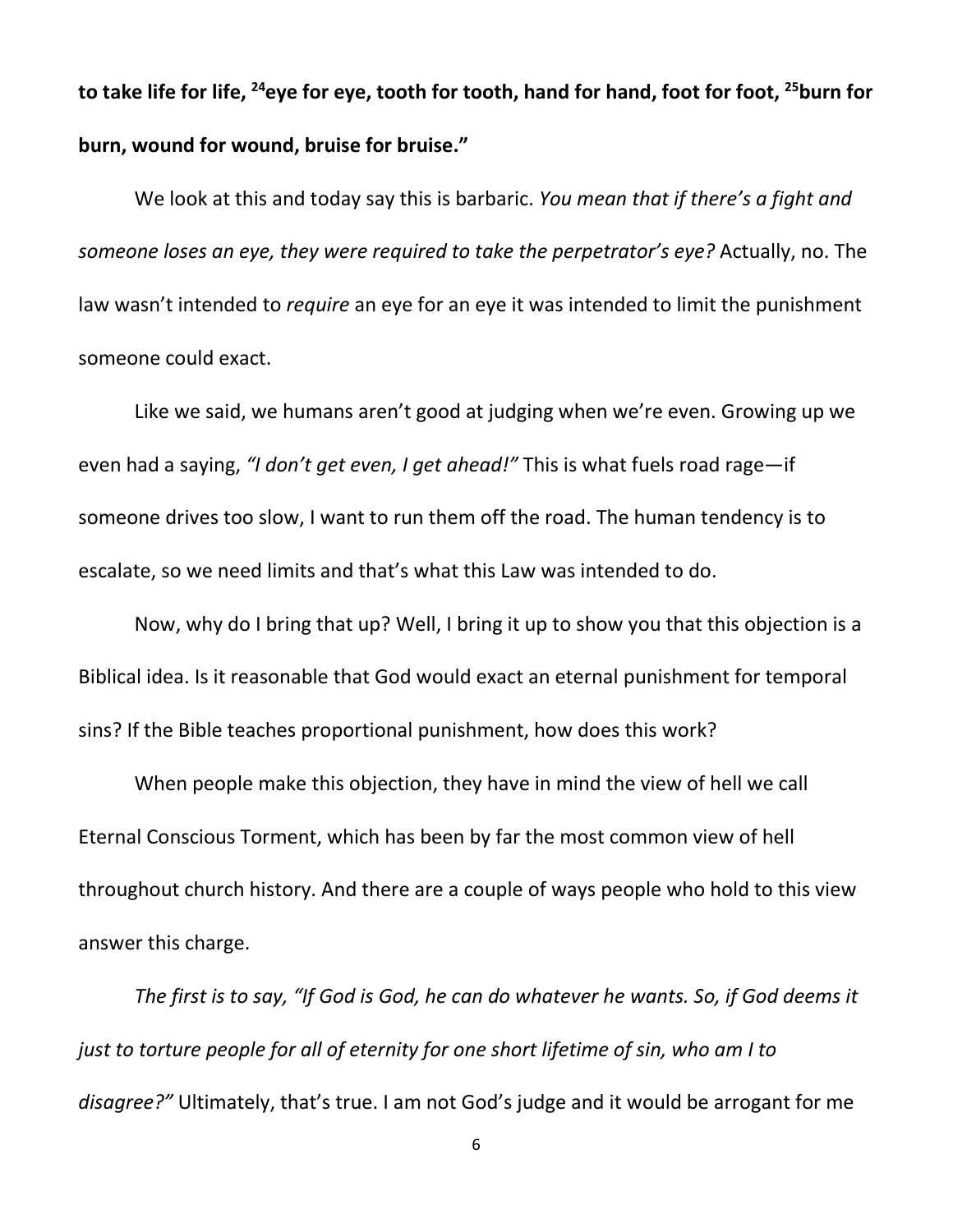to say that just because I can't think of a good reason God can't have a good reason. But the question is, "Can we think of any reasons why this would be fair?"

Well, one would be to point out that the duration of the punishment is never determined by how long it takes to commit the crime. It's the *severity* that matters. A murder might take two seconds, but the punishment will be *years* in prison. So, we can say that sin against an *eternal* God deserves an *eternal* punishment. Not only that, but people in hell will not be repentant, but defiant, adding to their sin for all of eternity.

Now, that works logically. But for some people it doesn't work emotionally or intuitively. And while emotions and intuition aren't everything, we pay attention to them because they can often tell us when something isn't quite right. And this is the case for many people when it comes to Eternal Conscious Torment. So, how do we respond? Well, let me mention a couple of alternate views that I believe also work.

The first is a view known as "Conditionalism" or "Annihilationism." This view says that hell is real, that it's punishment by God for sin, but the punishment isn't torture for all of eternity, but it's *spiritual death*. Some Conditionalists say that people who reject God will be punished for the appropriate time and then cease to exist, others say that when they die, they just die.

Probably the greatest strength of this position is that there is a lot of Biblical evidence for it. For instance, when Scripture talks about judgment, it uses words like *death* and *destruction*. For instance, the famous verse John 3:16, Jesus says, **"16For God**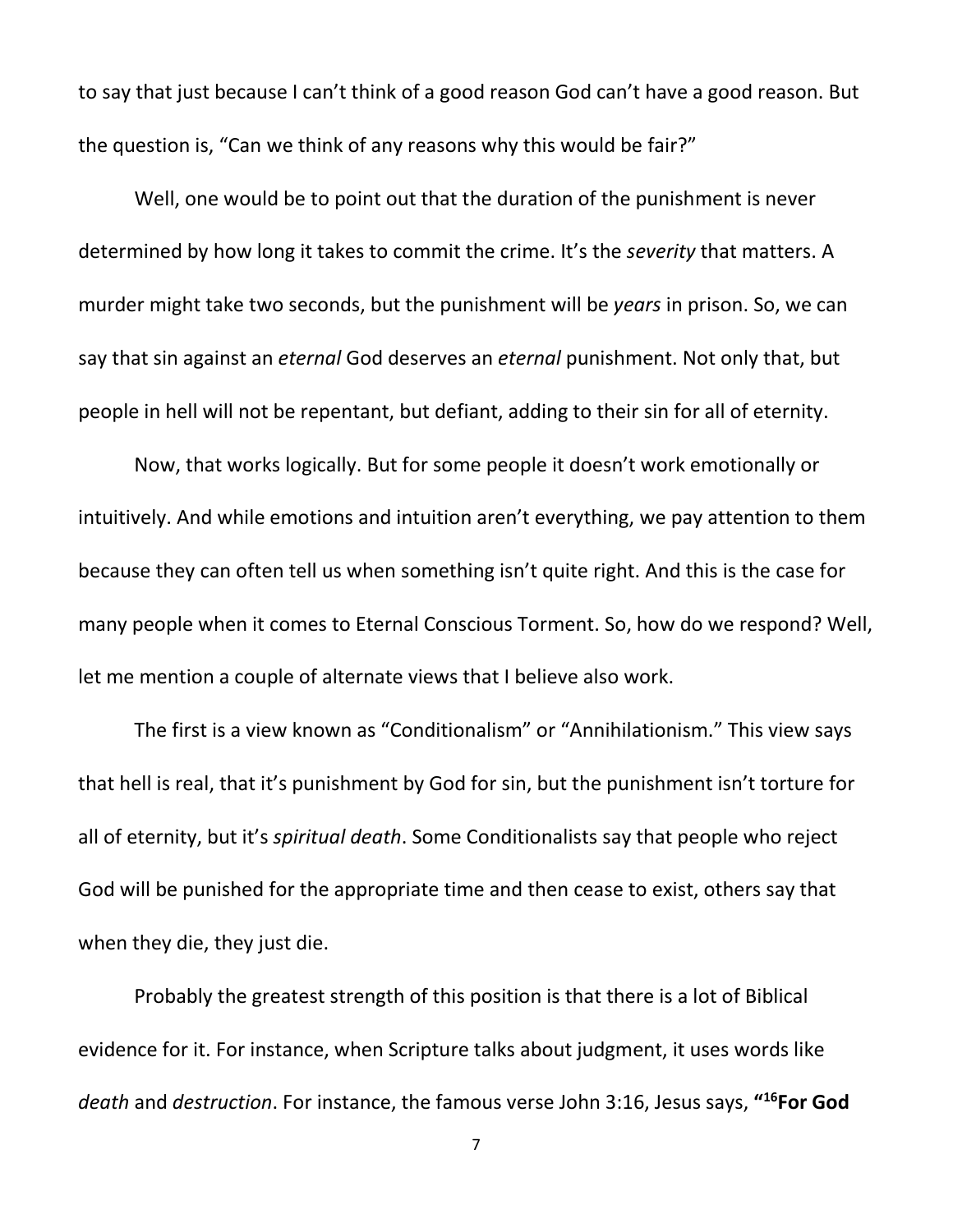**so loved the world that he gave his one and only Son, that whoever believes in him shall not** *perish* **but have eternal life."** Now, what does the word "perish mean?" Does it mean tortured for all eternity? When you perish, you're dead. You're gone.

Romans 6:23 tells us **"the wages of sin is** *death***, but the gift of God is eternal** *LIFE* **through Jesus Christ, our Lord."** In Matthew 10, Jesus says to his followers, **"Do not fear those who kill the body but are unable to kill the soul; but rather fear Him who is able to** *destroy* **both soul and body in hell."** (28) He's not *torturing* the soul, he's *destroying* it. This view solves the problem of proportion and it's thoroughly Biblical.

From the perspective of a Christian, the biggest problem with this view is that while it's found in church history, the overwhelming view of the church has been Eternal Conscious Torment.

But there's another possibility that also fits Biblically, even though it's not explicitly stated. And it's very compelling for people who struggle with the idea of hell. It's known as the "Choice Model." This is the view that C.S. Lewis articulates in "Mere Christianity," the "Problem of Pain" and his fascinating book called, "The Great Divorce." The Choice Model says that God doesn't *send* people to hell kicking and screaming, but people *choose* hell. But of course, you're probably asking, "Why would anyone *choose* hell?"

Growing up I was always taught the definition of sin as "willingly transgressing a known law of God." That's a very neat and clean definition. When I lie, that's a mark against me. The problem is that sin is never that simple.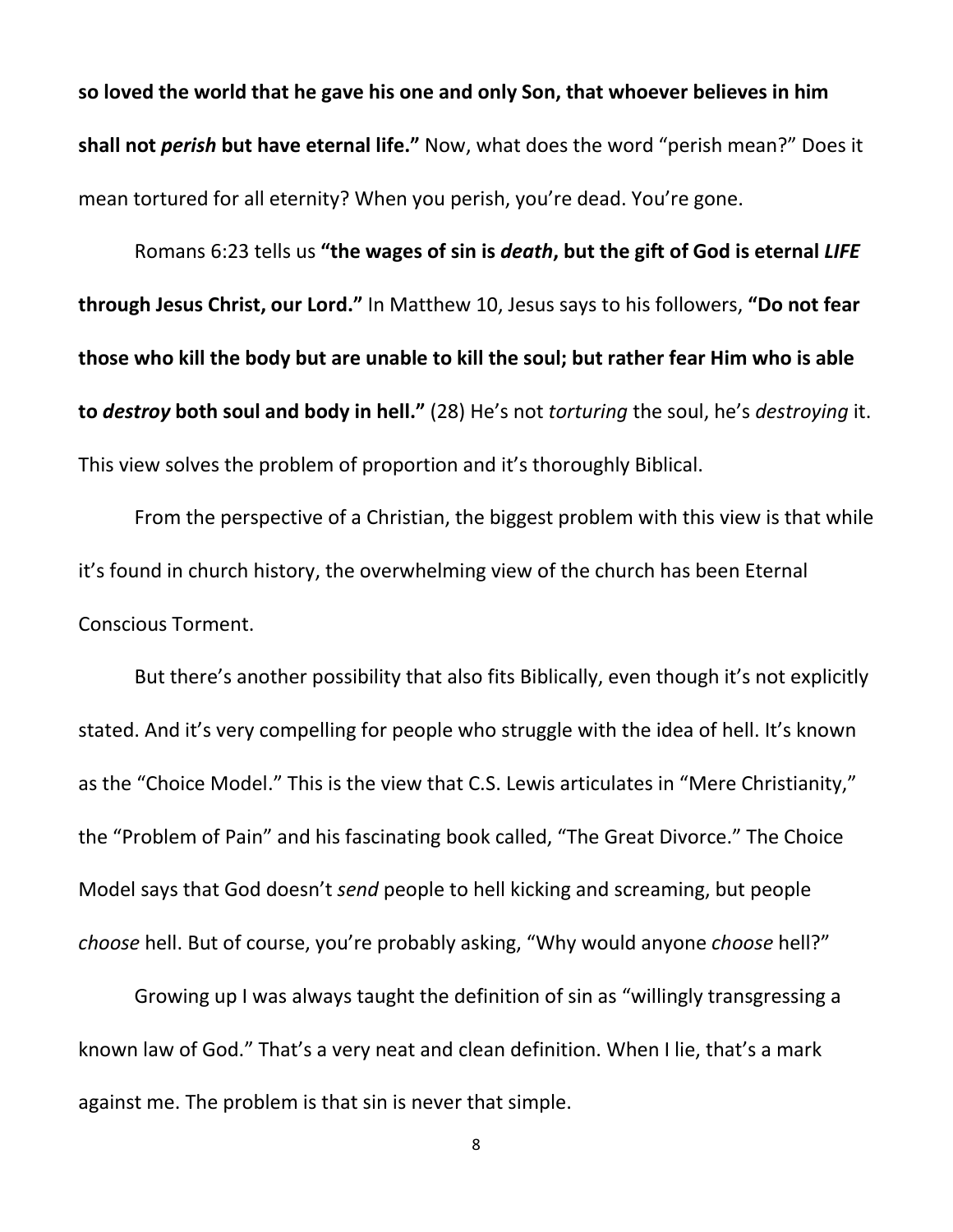In Genesis, chapter 4, we find the story of Cain and Abel—the sons of Adam and Eve. Abel was the younger brother who offered a better sacrifice than Cain, which made Cain want to kill Abel. But before he does, God knows his heart and this is what he says to him, **"6 Why are you angry? Why is your face downcast? 7 If you do what is right, will you not be accepted? But if you do not do what is right, sin is crouching at your door; it desires to have you, but you must rule over it."**

You see, the Bible doesn't describe sin as a willful choice made in a vacuum. There's no ledger that adds up your good deeds and subtracts your bad deeds and if you end up on the plus side you get to go to heaven and if you end up on the negative side God sends you to hell.

Instead, it talks about sin as a *power* over us. Maybe you can relate to the Apostle Paul in Romans, chapter 7, where he writes, **"15I do not understand what I do. For what I**  want to do I do not do, but what I hate I do. <sup>16</sup>And if I do what I do not want to do, I **agree that the law is good. 17As it is, it is no longer I myself who do it, but it is sin living in me."** If you've experienced addiction, you know this. You know you shouldn't do it; and you hate yourself when you; and yet you continue to do it. Why do you do it? Because it has a *power* over you and if you don't get a handle on it, it will escalate and consume you.

Here's how Lewis says it: *"There are a good many things which would not be worth bothering about if I were going to live only seventy years, but which I had better bother about very seriously if I am going to live forever. Perhaps my bad temper or my jealousy*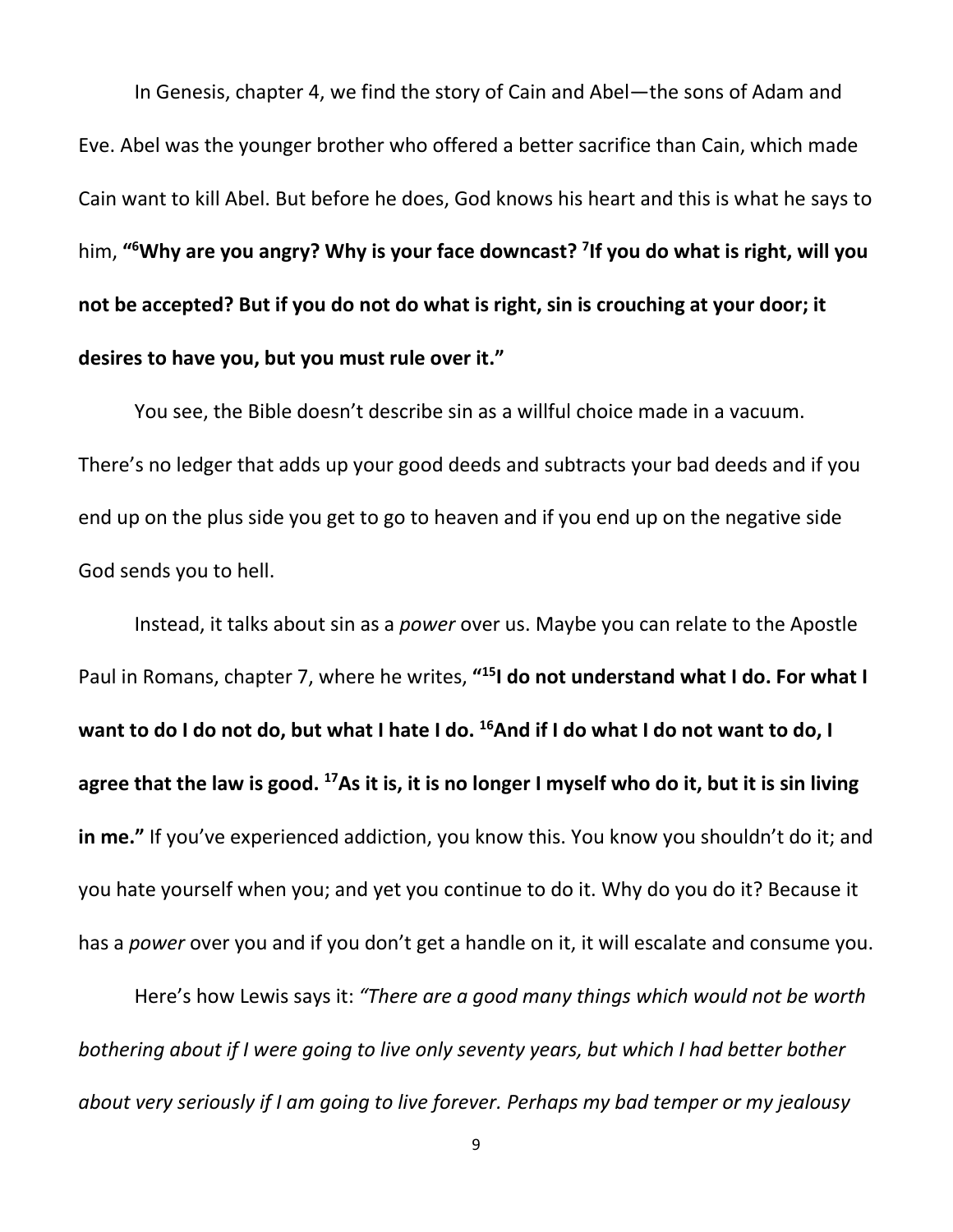*are gradually getting worse—so gradually that the increase in seventy years will not be very noticeable. But it might be absolute hell in a millions years: in fact, if Christianity is true, Hell is the precisely correct technical term for what it would be."*

Now Scripture does talk about God directly punishing people, but we also see passages like Romans 1, where Paul is talking about wicked people, **"24Therefore God**  *gave them over* **in the sinful desires of their hearts to sexual impurity for the degrading of their bodies with one another. 25They exchanged the truth about God for a lie, and worshiped and served created things rather than the Creator."**

In that passage, Paul uses the phase, "God gave them over…" two more times. In other words, God *allows* them to have what they want. They want to worship created things, OK, but understand where that leads. Hell is the ultimate tribute to free will. Again, here's C.S. Lewis:

*"There are only two kinds of people in the end: those who say to God, "Thy will be done," and those to whom God says, in the end, "Thy will be done." All that are in Hell choose it. Without that self-choice there could be no hell. No soul that seriously and constantly desires joy will ever miss it."*

So, now, it's possible that you might say, *"OK, so maybe—maybe, I'm coming to accept that hell could be a real thing, so I should start trying harder to be a good person or start to be more religious."* But the Bible doesn't say that just being more religious or being a good person will keep you out of hell.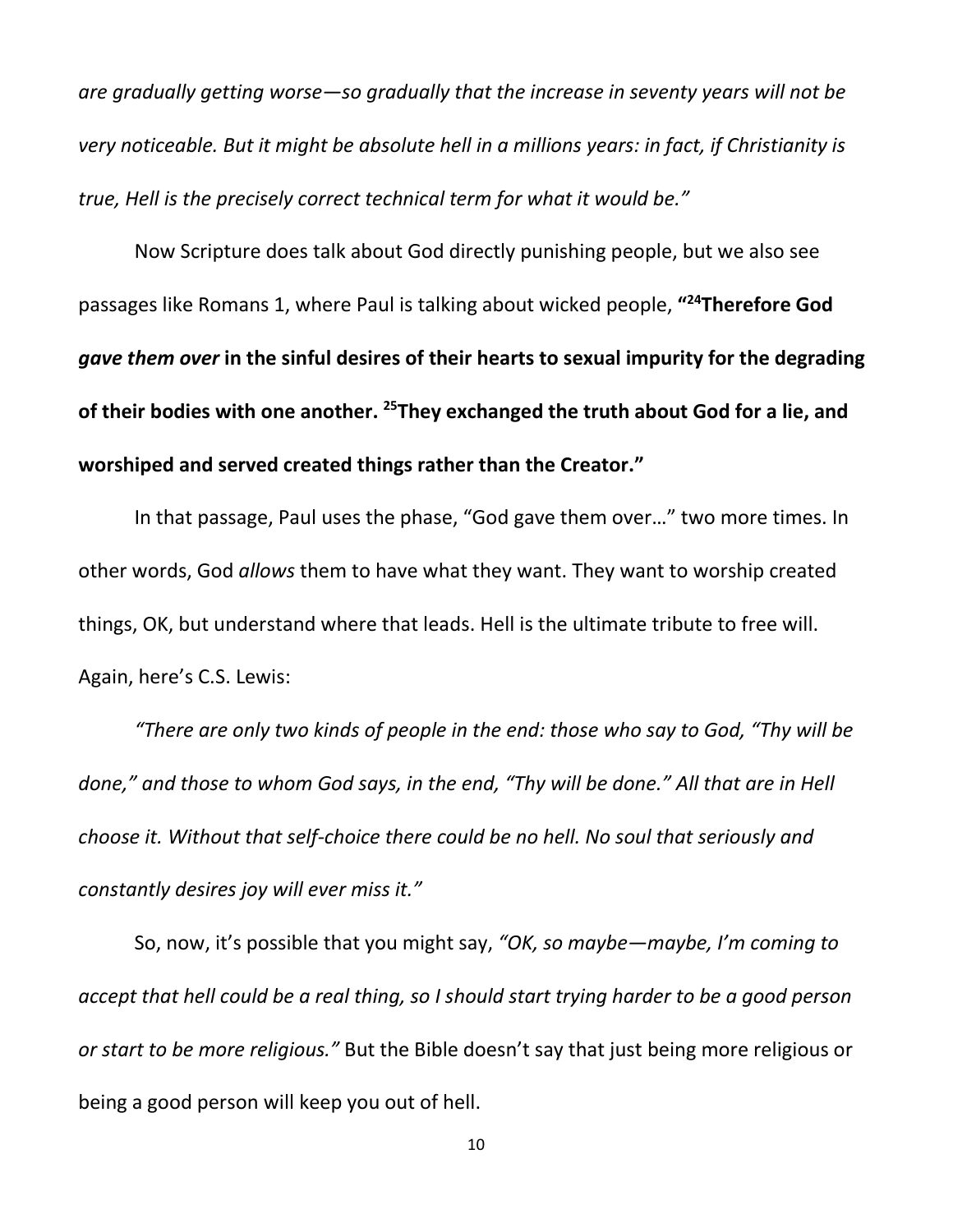The reason is that the core of sin is self-centeredness. Sin happens when you choose to build your life—try to find your worth in—something other than the God who created you. It can start out as something good; your job, your family, a romantic relationship. It might be talent or the fact that you're knowledgeable and well-read. These are all good things, but they were never meant to define us—they're not what make us. Whatever you find your identity in will have the tendency to consume you.

If you find your identity in your job, you're worthless unless you succeed. If you find your identity in your family, you'll be devastated if your kids don't turn out the way you want. In fact, you might become hell for your kids because you'll smother them if they're not living according to your plan.

But the same thing can happen with religion—in fact this is a particular danger with religious people. That's why when Jesus warns people of hell, he's almost always warning religious people. Now, why would he warn religious people about hell? They're the ones doing the right things. But, for many people, rather than building their identity on career success or money, they're building it on their moral goodness.

It's not easy to spot because you look great on the outside, but inside it can be just as destructive because pride in your own moral performance will send you down the path to hell as much as any of these other things and you don't even think you're doing it. In fact, the Bible tells us that there will even be some people who are surprised they're on the road to hell.